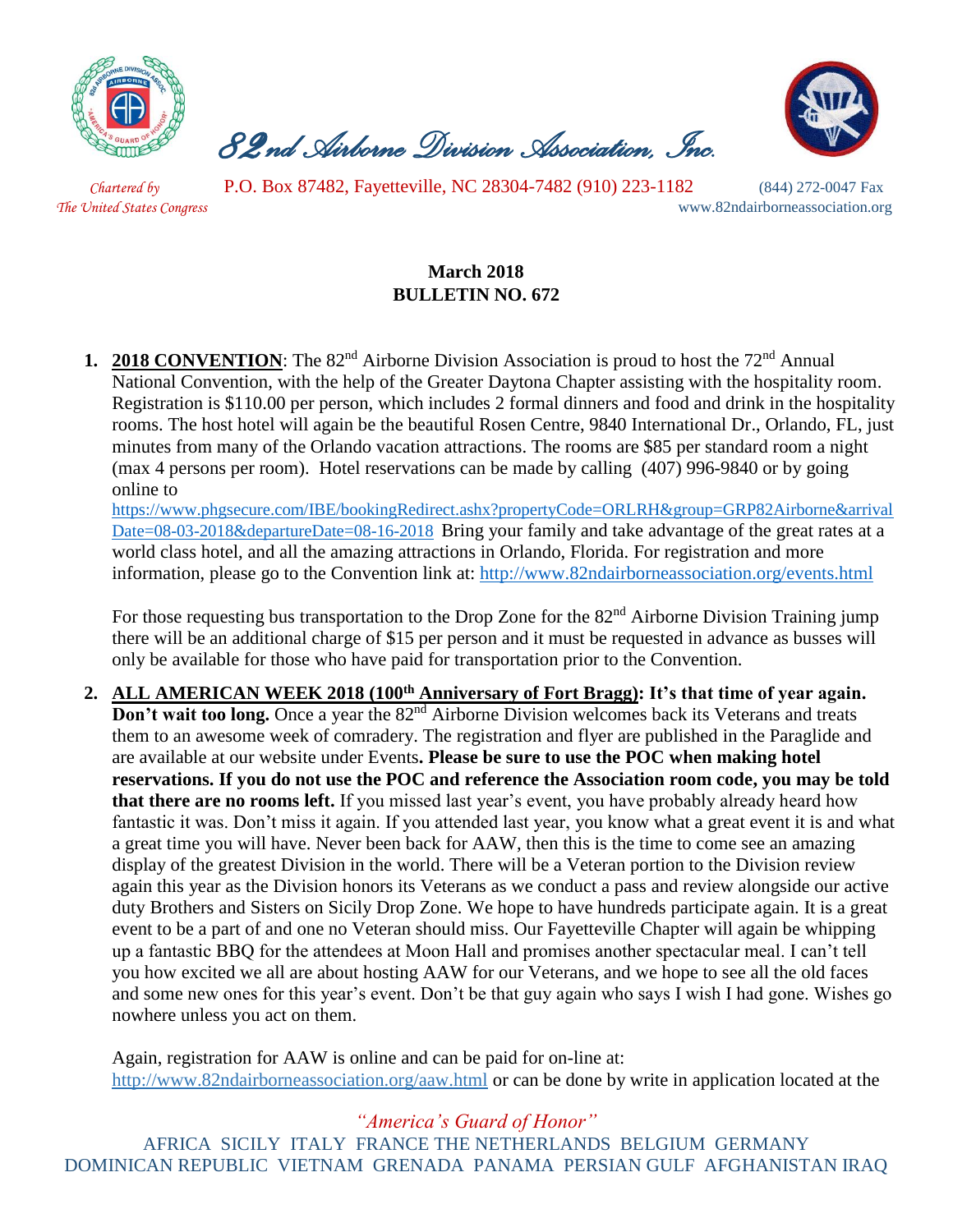



same link. The cost is again \$100 and I am sure you will find it money well spent. There is a 2018 AAW Challenge Coin this year that can be purchased with your registration or at AAW. They are also available for purchase on-line for those not attending AAW and you can have them shipped to you or those attending AAW can pay with your registration and pick them up when you arrive to register at AAW, thereby saving on postage. The Challenge Coin is available for viewing on our website so check it out.

**Auction Baskets**: During AAW this year, we will again be having nightly auctions at the main hospitality room. We are asking that at least one chapter per state, or the Chapters within a state combine to donate a basket that reflects the uniqueness of the state. Please include a list of the items in your basket. *Please notify National of your Chapter's participation so that we can plan accordingly*. Your support is greatly appreciated, and we are very thankful for the baskets we have received in the past. They have been a big hit and went a long way in supporting the Association.

**3. DONATIONS TO GENERAL FUND**: The Association continues to request donations for the General Fund. To make a donation simply go to:<http://www.82ndairborneassociation.org/index.html> and press the donate button in the upper right corner of the Association's Homepage or by mailing in to the National office.

Please help us to widen our support for our Active Duty Troopers by donating to the Association. Your support will greatly increase the Association's ability to support our Active Duty Troopers through the many programs we are trying to support for the Division, such as Holiday Troop Support, and the Division food locker. Please help the Association in supporting our 82<sup>nd</sup> Airborne Division Troops. . Thank you for your support.

**4. NATIONAL DIRECTOR NOMINATIONS:** If you want to help shape our Association then make a difference by running for National Director. Chapter nominations for National Directors must be received at the National office by 1 June 2018, either by mail or email. We will notify your Chapter when it is received. Chapter nominations must be certified by the Chapter Chairperson and must be in compliance with Article V of the Association By-Laws (By-Laws can be viewed at our website at : <http://www.82ndairborneassociation.org/forms-and-resources.html>

Nominations should include a brief description, 4-5 sentences, about the nominee. Please include the nominee's qualifications, past accomplishments, as well as what the nominee proposes to do for the Association, if elected.

The Active 82d Airborne Division Chapters elect their Military Directors and the 82d Airborne Division Commander will appoint the Division Department of Defense Liaison. This year six (6) Veteran Directors will be elected at the Convention and the following Veteran Directors will be

*"America's Guard of Honor"*

AFRICA SICILY ITALY FRANCE THE NETHERLANDS BELGIUM GERMANY DOMINICAN REPUBLIC VIETNAM GRENADA PANAMA PERSIAN GULF AFGHANISTAN IRAQ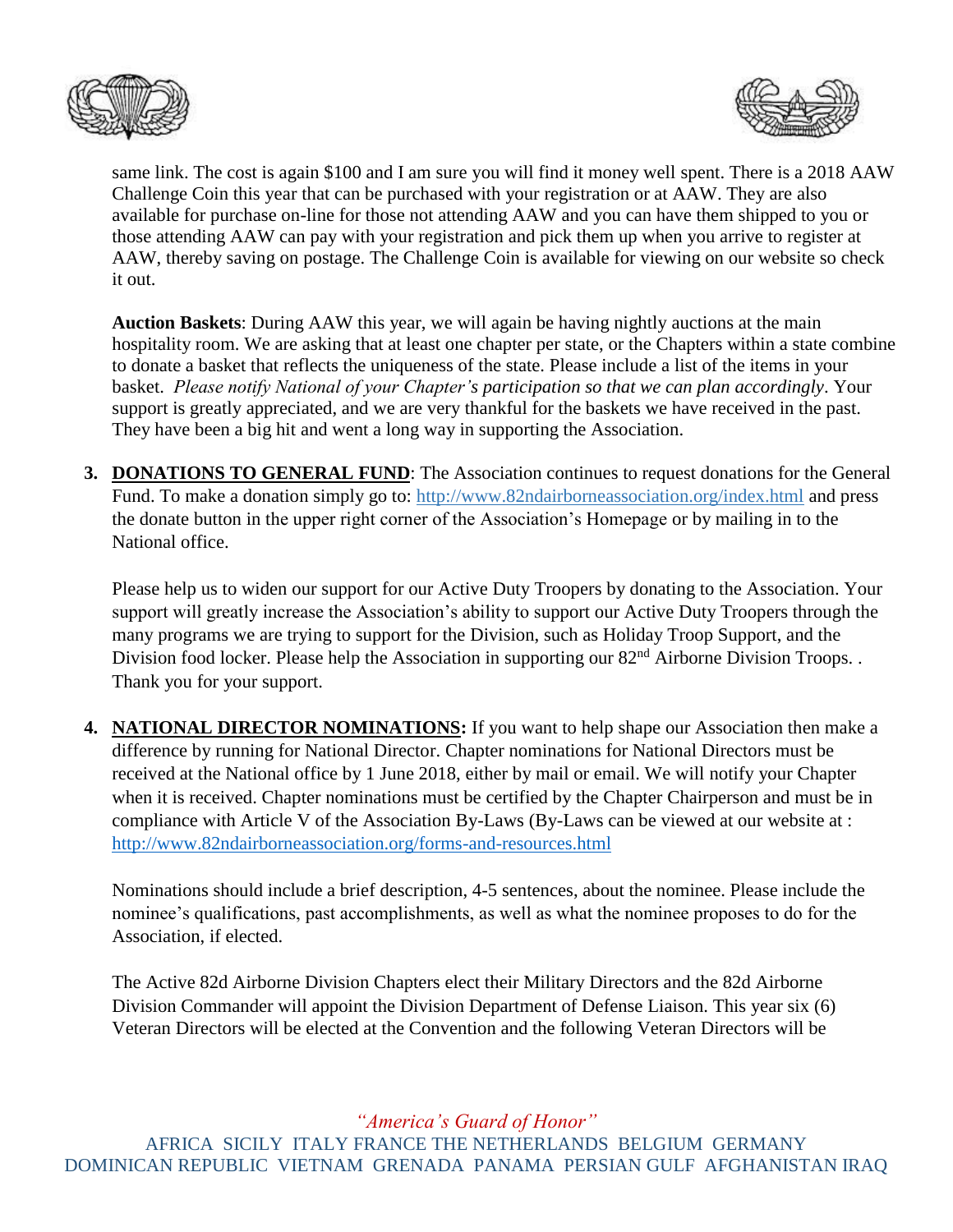



Completing their term in office (\* indicates that the Director is eligible for nomination to a second 2 year term):

| *Victor Mitchell      |
|-----------------------|
| <b>Steve Copening</b> |

\*Michael Oesch \*Gary Rezabek Larry Slavicek Joseph Steen

**5. CHAPTER DELEGATES TO AAW AND 2018 CONVENTION**: *If you want the opportunity to have your Chapter's concerns addressed at the Delegates' meeting, you must send in your Chapter delegate certification form.* Chapter Officers are reminded to designate their Delegate(s) to attend AAW by 1 May 2018 and the Convention by 31 July 2018.

As outlined in Article IV, Section 6 of the Association By-Laws, the Association President can call a Delegates' meeting sixty (60) days in advance of the Convention date. In the past, Presidents have done this because there is ample time during AAW for the Delegates to discuss issues and formalize the presentation to be given to the Board of Directors during the Convention. The Delegates' meeting during the National Convention is to refresh everyone's memory and finalize the presentation. Delegates should be familiar with the Association and Education Fund By-Laws, Awards SOP, Convention SOP and National Bulletins, all of which is available on the Association website. If the Chapters have any issues, please submit a 2-3 sentence summary to the National Office by 1 May 2018. We will include these in the Delegates' agenda.

- **6. 2018 CHAPTER OFFICERS' REPORT**: Chapters have elections this time of year and elect new or re-elect current officers. Chapter Officers must be members in good standing and annual members must be current. *Please provide your 2018 Chapter Officer report, with current phone number and email addresses, to National as soon as possible, even if it is the same slate as last year,* so that we can update our files and the Association website. *Please be sure to give your newly elected Chairman access to the Chapter email account.* If there are any problems with gaining access, please contact the National Office for assistance.
- *7.* **2017 & 2018 CHAPTER ACTIVITIES' REPORTS**: Per the Association By-Laws, "a report of the dates and places of all meetings and activities held or sponsored by the Chapter" throughout the 2017 year, and a "tentative" schedule of the Chapter's meetings and activities for 2018 should arrive at the National Headquarters by February 28, 2018. Thank you to those Chapters that have forwarded their reports. *These reports are not optional and are required annually by the IRS.*
- **8. ASSOCIATION SUSPENSES/DEADLINES:** Please note the following Association deadlines (all information should be sent to the Executive Director, unless otherwise noted):
	- a. Convention Agenda: Requests for item(s) to be placed on the Agenda for the Board's review and action at the Convention must be submitted in writing and are due *1 July 2018*.

*"America's Guard of Honor"*

AFRICA SICILY ITALY FRANCE THE NETHERLANDS BELGIUM GERMANY DOMINICAN REPUBLIC VIETNAM GRENADA PANAMA PERSIAN GULF AFGHANISTAN IRAQ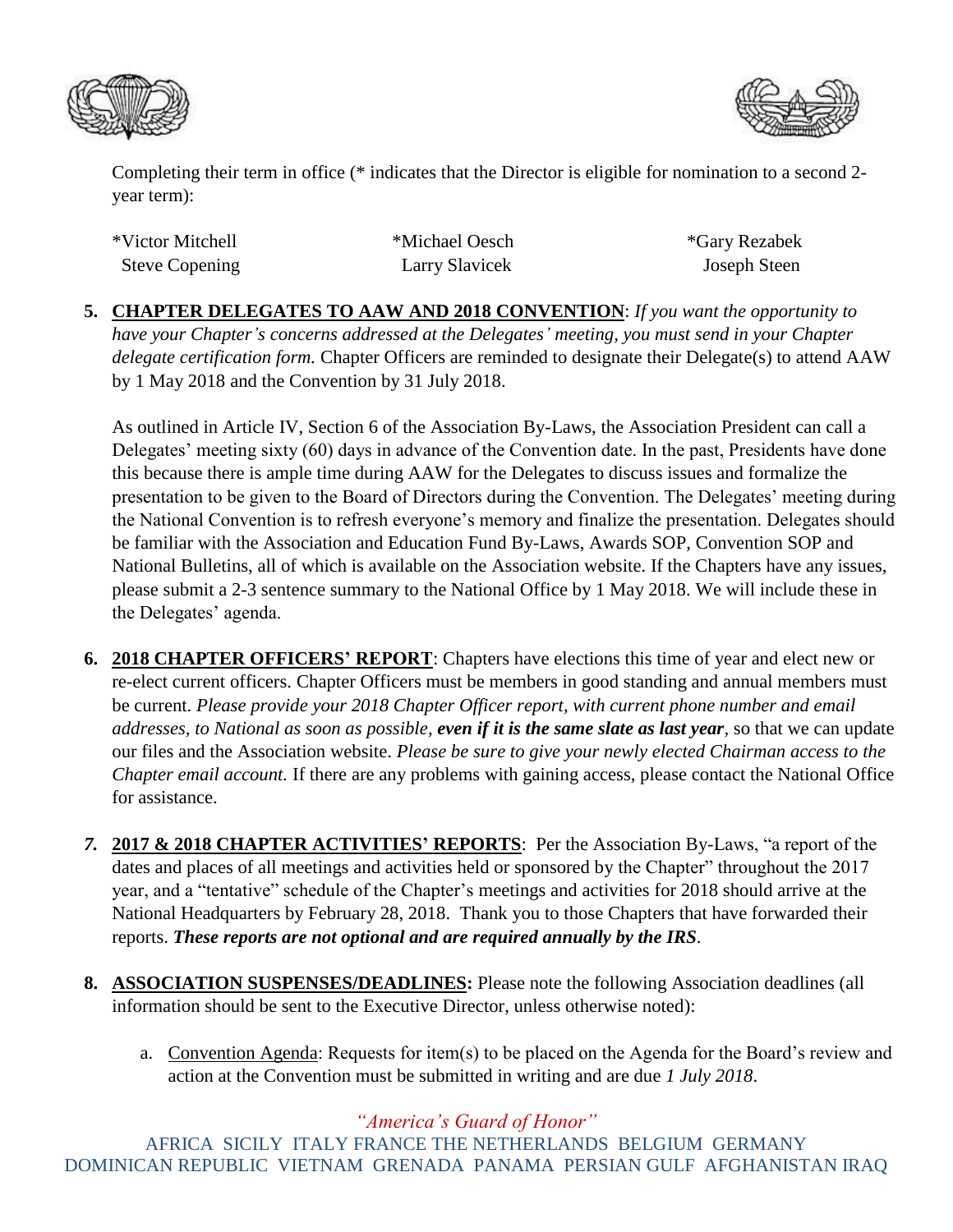



- b. Communication & Public Relations Award Program: Entries must comply with the Communications and Public Awards Program SOP and are due *1 July 2018* to Chairman/Director Gary Rezabek. Nominations can be sent to the National office and will be forwarded to Director Rezabek.
- c. National Director Nominations: Nominations are due *1 July 2018*.
- d. 82d All American of the Year: Nominations must meet the criteria in the Awards SOP, which is available online via the Association website, and are due *2 May 2018* to Chairman/Director Gary Rezabek. Nominations can be sent to the National office and will be forwarded to Director Rezabek.
- e. Changes to By-Laws: Proposed changes and/or amendments to Chapter or Association By-Laws should be submitted in letter form and signed by the Chapter Chairperson. Changes are *due 28 July 2018*.
- **9. STATUS OF CHAPTER 501(c)19 TAX EXEMPT STATUS WITH THE IRS:** *Still waiting.* We have not yet received the 501(c) 19 approval letters for the Chapters, but we will let you know as soon as they are granted, and send each chapter their tax exempt status letter for inclusion in their records. This is a great step forward for the Association, and we expect it to lead to a greater ability in our requests for donations. Thank you to everyone who helped the Association in making this possible.
- **10. CHAPTER PORTION OF MEBERSHIP DUES VIA PAYPAL:** The chapter portions of membership dues for the period Jul-Dec 2017, have been sent to all chapters that are due these funds. Please ensure your PayPal accounts are set up so that your funds will clear quickly. You have received a notice in your Chapter email account letting you know that the funds are available for you to accept and transfer to your account. We will only be making payments to the Chapters through PayPal and will not be issuing checks anymore. If your account is not set up, and the money is returned to us by PayPal, we will hold your funds for you until you are able to set up your account and then reissue your payments to you when the next funds are issued in July 2018. You will not lose the money. If you still have any questions or need help in setting up your account, please call us, and we will assist you. All this information has been previously sent to all the Chapter Chairmen, including tutorials on accessing your Association email accounts and tutorials on setting up your PayPal accounts to only receive payments to your bank account, without having to register any credit card, but if any Chairmen has not received this information please call us so we can get the information to you. We appreciate the help from all the Chapters who have completed this transition, and are ready to help any others who may still be having some problems.
- *11.* **2017 CHAPTER FINANCIAL STATEMENTS**: 2017 Chapter Financial Statements, which are required to be furnished by all Association Chapters for inclusion in the Association Group Federal Income Tax Return, have been emailed to all Chapter Chairmen, via the Chapter email account. *If your*

*"America's Guard of Honor"* AFRICA SICILY ITALY FRANCE THE NETHERLANDS BELGIUM GERMANY DOMINICAN REPUBLIC VIETNAM GRENADA PANAMA PERSIAN GULF AFGHANISTAN IRAQ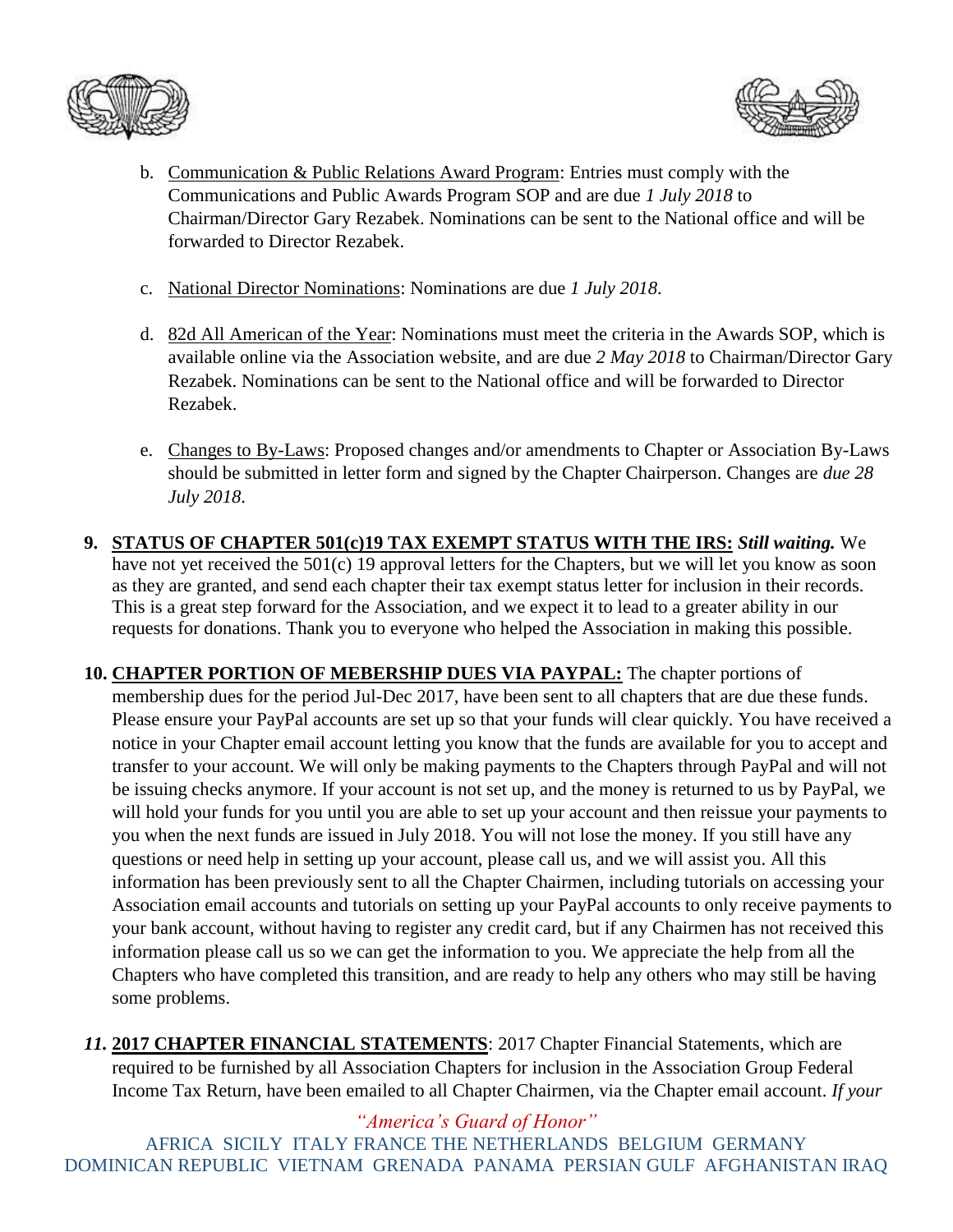



*Chapter files separately, please notify the National Office on Chapter letterhead signed by the Chapter Chairman.*

- **12. COMBINED FEDERAL CAMPAIGN**: *Please help!* Chapters and Members are encouraged to contact local businesses for tax deductible donations for the 82<sup>nd</sup> Airborne Division Association Education Fund. The 82<sup>nd</sup> Airborne Division Association Educational Fund benefits our Dependent Children and young Paratroopers who have recently left the service and is a tax exempt organization under the provisions of Section 501(c)3 of the Internal Revenue code.
- **13. SPRING 2018 PARAGLIDE**: Please remember that submissions for the Spring edition of the Paraglide is due by 30 March 2018. Please submit your articles directly to the editor at [paraglide@holmesteads.com](mailto:paraglide@holmesteads.com)
- **14. 82d AIRBORNE ASSOCIATION USAA CREDIT CARD**: To date, we have approximately 950 cobranded cards which have helped the Association bring in approximately \$90,000 over the past several years. Please continue to support the Association by supporting the program. To get a co-branded Association card, please call 855-755-8263 or go to [www.usaa.com/82nd](http://www.usaa.com/82nd) . If you use a credit card, please choose the card that supports the Association
- **15. E-NEWS BULLETIN**: *Get Army and Airborne related news directly to your emails!* Members who have shared their email address with the Association receive our E-news bulletin which contains informative articles about the 82nd Airborne Division, the Airborne community, the Military, Veterans issues, and even Association related articles and information. If you don't already receive this important and informative bulletin, please send us your email address so that we can add you to the list. Although we have had requests, we are only offering this benefit to our Association members. Sign up today and keep up to date on Airborne issues!
- **16. WITHIN THE DIVISION AND FORT BRAGG**: Please visit the following 82d Airborne Division websites to find out what is happening within the Division and sign up for our E-News bulletin: <http://www.dvidshub.net/image> and [http://www.bragg.army.mil/82nd/pages/default.aspx.](http://www.bragg.army.mil/82ND/Pages/default.aspx) Also, don't forget to check out the Division's Facebook page<https://www.facebook.com/82ndAirborneDivision>
- **17. ASSOCIATION UPCOMING EVENTS**: *Support our Chapters.* Please announce the following upcoming regional events at Chapter meetings, via the Chapter newsletter and website. Registration and information on these events were published in the Paraglide and also on the Association's website at the following link [www.82ndairborneassociation.org/events.html.](http://www.82ndairborneassociation.org/events.html) If you would like to have the Association President or Executive Director attend your event, please send an invitation to the National office in enough time for us to plan and we will do our best to attend.
	- a. Airborne Awards Festival, 18-21 April 2018 is in Columbus, GA and is hosted by the Donald D. Lassen All Airborne Chapter. POC is Al Fracker: 770-841-4345. The host hotel is the **Best Western Plus**: 706-507-1111.

*"America's Guard of Honor"*

AFRICA SICILY ITALY FRANCE THE NETHERLANDS BELGIUM GERMANY DOMINICAN REPUBLIC VIETNAM GRENADA PANAMA PERSIAN GULF AFGHANISTAN IRAQ